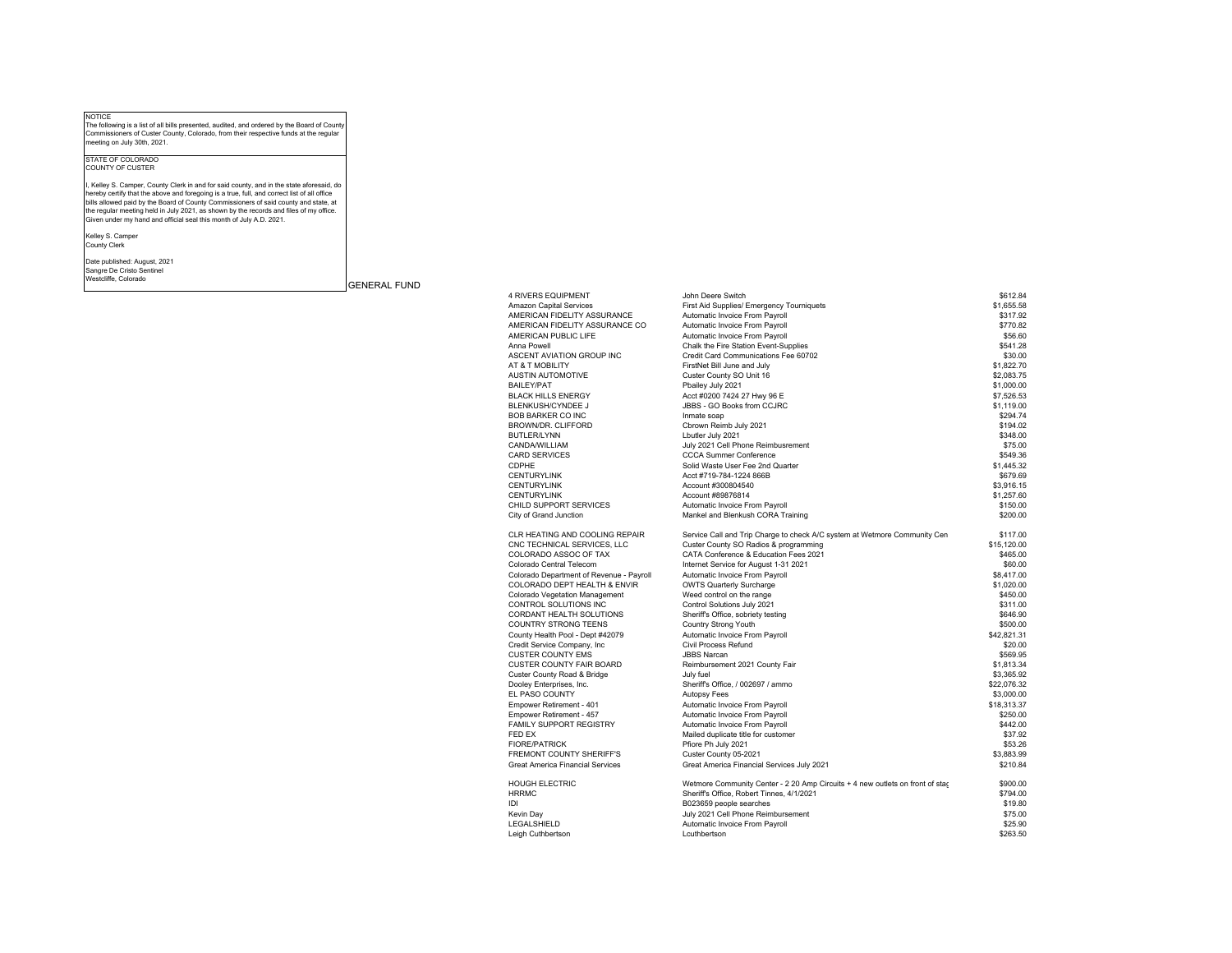| LOWE'S PAY & SAVE INC          | Inmate food                                                                    | \$258.48    |
|--------------------------------|--------------------------------------------------------------------------------|-------------|
| LSQ Funding Group, L.C.        | Transport Inmate from San Diego Central Jail to Custer County Sheriff's Office | \$4,719.82  |
| MARTIN/RHONDA K                | Rmartin Reimb July 2021                                                        | \$273.09    |
| <b>MB POLICE EQUIPMENT</b>     | Uniforms fpr DeYoung, Johnson, Koch, Robbins                                   | \$1.948.21  |
| Melissa Bridges                | FFD Supplies-Amazon                                                            | \$53.39     |
| METRO COLLECTION SERVICE, INC  | Civil Process Refund Jacob Vandeusen                                           | \$20.00     |
| MILLER COHEN PETERSON YOUNG PC | Civil Service refund                                                           | \$15.00     |
| NAPA AUTO PARTS OF WESTCLIFFE  | Sheriff's Office - Durango                                                     | \$591.93    |
| NORUP GAS INC                  | Sheriff's Office propane                                                       | \$256.75    |
| OAK DISPOSAL SERVICE           | 2YD Weekly Trash Removal                                                       | \$125.00    |
| OFFICE DEPOT                   | Office supplies                                                                | \$151.88    |
| OFFICE OF THE DIST ATTORNEY    | 1/12 of District Attorney Budget for June                                      | \$21,108.34 |
| Palace Drug Store              | Sheriff's Office, Robert Tinnes                                                | \$207.94    |
| PROVEST LLC                    | Civil service refund                                                           | \$40.00     |
| Reach Out and Read Colorado    | Reach Out and Read July 2021                                                   | \$56.25     |
|                                |                                                                                |             |
| REEVES CO INC.                 | Sheriff's Office - Name pins, 6                                                | \$125.25    |
| REFRIGERATION EQUIPMENT INC    | Refrigeration Equipment, Inc. July 2021                                        | \$446.10    |
| Robin Gaide                    | COVID-19 reimbursement                                                         | \$150.00    |
| ROGERS/KRIS                    | Krogers Reimb July 2021                                                        | \$25.00     |
| ROUND MTN WATER & SANITATION   | 702 Rosita Ave - 06/01/2021 to 06/30/2021                                      | \$826.60    |
| SALT LAKE WHOLESALE SPORTS     | order 6539. 3 bx 147 gr hst hp                                                 | \$795.00    |
| SAN ISABEL ELECTRIC ASSOC INC  | Acct #3298100 Wetmore Fire Dept Utilities                                      | \$552.54    |
| SANGRE DE CRISTO ELECTRIC      | Power                                                                          | \$460.28    |
| SANOFI PASTEUR INC.            | Sanofi Pasteur, Inc. July 2021                                                 | \$82.27     |
| SBA STRUCTURES LLC             | Cust # CO20568-A-05                                                            | \$260.84    |
| SEIFERT ENTERPRISES LLC        | Sheriff's Office, JBBS, unscreened topsoil                                     | \$82.15     |
| SELECTIVE SITE CONSULTANTS     | Invoice 54699-1 Payment of 5% retention                                        | \$212.50    |
| SHH                            | Oral Fluid Collection Devices                                                  | \$75.00     |
| SKYLINE AUTO GLASS LLC         | Sheriff's Office-08 Chevy Express                                              | \$305.00    |
| SMITH/CLINTON A                | <b>July Retainer</b>                                                           | \$3,500.00  |
| Social Security Administration | Automatic Invoice From Payroll                                                 | \$48,388.56 |
| Stacy Terrill                  | <b>CCKC Storage Unit Shelving</b>                                              | \$4,008.70  |
| STAPLES CREDIT PLAN            | Sheriff's Office, office supplies                                              | \$137.21    |
| STATE OF COLORADO              | MV                                                                             | \$510.36    |
| Sylvia Willene Squire          | COVID-19 Relief Funds Childcare                                                | \$150.00    |
| SYNCB AMAZON                   | POM Bath Tissue                                                                | \$68.90     |
| <b>T&amp;J PEST CONTROL</b>    | Spray for bugs                                                                 | \$200.00    |
|                                |                                                                                |             |
| Tom Flower                     | Roundtip mileage to Pueblo, CO to pick up parts for a faucet -Wetmore Commu    | \$142.20    |
| TOTAL OFFICE SOLUTIONS         | paper                                                                          | \$617.52    |
| UNITED REPROGRAPHIC SUPPLY     | Acct #URS-7832218 Maintenance Contract                                         | \$164.60    |
| United States Treasury         | Form 941 - 2nd Quarter 2021                                                    | \$31.20     |
| US FOODS, INC                  | Inmate's food                                                                  | \$2,025.76  |
| VALLEY ACE HOME CENTER         | JRNL#J39040 Operating Supplies                                                 | \$442.22    |
|                                |                                                                                |             |
| VALLEY ASSISTED LIVING         | CVFRF Commissioner Approved Expenses 07/30/2021                                | \$67,700.00 |
| VAXCARE                        | Vaxcare July 2021                                                              | \$427.63    |
| Vernon Roth                    | Coroner Contract Work                                                          | \$450.00    |
| VISA                           | Visa 1077 bag fees                                                             | \$4,258.61  |
| WELLS FARGO FINANCIAL LEASING  | HP Wide Format Plotter contract                                                | \$210.40    |
| WEST CENTRAL MENTAL HEALTH     | JBBS - June invoice                                                            | \$2,546.67  |
| WET MOUNTAIN TRIBUNE           | Publication                                                                    | \$601.42    |
| WYATT/CHERYL                   | Cwyatt Reimb July 2021                                                         | \$354.00    |
| XEROX CORP                     | B8045H Y4X-829958                                                              | \$469.92    |
| XEROX FINANCIAL SERVICES LLC   | Sheriff's Office 5/30/21 - 6/29/21                                             | \$891.98    |
| YBARRA/STEPHANIE               | Mileage to/from Airport Total of 40 miles                                      | \$22.40     |
|                                |                                                                                |             |
| <b>4 RIVERS EQUIPMENT</b>      | Parts                                                                          | \$258.54    |
| ACORN PETROLEUM INC            | Fuel Wetmore                                                                   | \$7,571.72  |
| AMERICAN FIDELITY ASSURANCE    | Automatic Invoice From Payroll                                                 | \$962.34    |
| AMERICAN FIDELITY ASSURANCE CO | Automatic Invoice From Payroll                                                 | \$183.33    |
| AT & T MOBILITY                | FirstNet Bill June and July                                                    | \$165.39    |
| Auto Truck Group               | Replacement Invoice for Voided Check 68870                                     | \$42.32     |
| BELLHAUS TOOL LLC              | Tool                                                                           | \$128.00    |
|                                |                                                                                |             |

BLACK HILLS ENERGY Acct #4773 5455 86 Shop<br>CAPA COLORADO ASPHALT Invoice #1573 - Membership Renewal \$250.00 CENTURYLINK Acct #719-784-3455 073B \$200.41 CENTURYLINK Account #300804540 \$490.28 COLEMAN AUTO SUPPLY Battery \$173.95 Colorado Department of Revenue - Payroll Automatic Invoice From Payroll \$2,026.00<br>CORPORATE BILLING LLC 2019 Mack Repairs Water Truck County Health Pool - Dept #42079 Automatic Invoice From Payroll \$15,724.02 \$325,235.09

20 ROAD AND BRIDGE FUND